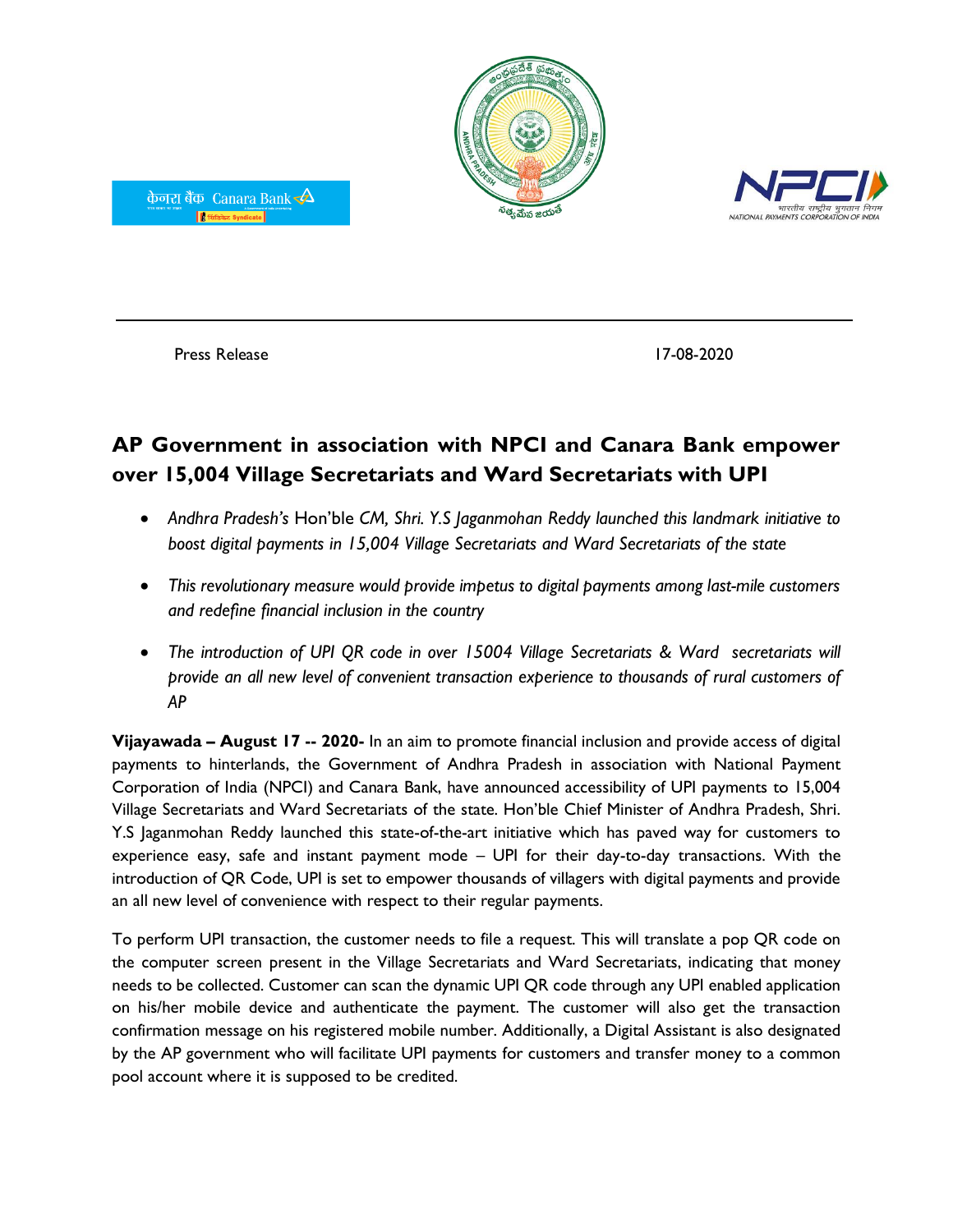



Hon'ble Chief Minister of Andhra Pradesh, Shri. Y.S. Jaganmohan Reddy said, "I am glad to announce this landmark initiative of digitising over 15,004 Village Secretariats and Ward Secretariats. This initiative in association with NPCI and Canara Bank, is a testament AP's supreme digital capabilities and technological innovation that is empowering rural population. I am confident that UPI will enable numerous villagers to perform convenience and hassle-free cashless transactions. We look forward to launch digital payments in other geographies as well in the near future and redefine digital payments in Andhra Pradesh. In lieu of the Aatmanirbhar Bharat Abhiyan, this milestone will ensure customers are less dependent on cash embarking on a behavioural change towards adopting digital payments. I strongly believe that this crucial event will stand the testimony of time and go down in the annals of history as a sincere endeavor by the state to promote financial inclusion."

केनरा बैंक) Canara Bank $\overline{\blacktriangle}$ 

**F** सिडिकेट Syndicate

Speaking on the occasion Shri LV Prabhakar, MD & CEO of Canara Bank, said, "Canara Bank has always remained in the forefront in implementation of digital initiatives in tune with the "Digital India" campaign. The Government of Andhra Pradesh in its visionary mission of digitizing the government payments has announced this dream project, which is aimed to extend digital payment facility to the common man of the state.

Canara Bank being a premier Bank in the state has come forward to collaborate in this farsighted initiative of the Government of Andhra Pradesh and to provide UPI QR Code based payment system at more than 15000 Gram and Ward Secretariats (GSWS) in the state. Today it is a moment of pride and privilege for us to be associated with the project".

Shri Dilip Asbe, MD & CEO, NPCI said, "It gives us immense pleasure to collaborate with the Andhra Pradesh Government and Canara Bank in furthering the technological innovations in the digital payments ecosystem. The launch of UPI in over15000 Village Secretariats and Ward Secretariats is an historic move by the AP government and we at NPCI are glad to be a part of this initiative. We believe, equipping rural India with digital infrastructure and technology will create last mile penetration and help in the evolution of the digital payments space. UPI has been the beacon of hope to promote financial inclusivity in the country and has garnered tremendous momentum especially during the pandemic- 149 crore transactions, a record- breaking number, was undertaken in the month of July alone. Recently, we also launched UPI Autopay, a first of its kind facility to provide an additional layer of convenience to the users. We, at NPCI constantly strive towards creating a robust network of payments and work towards achieving the dream of Digital Bharat"

This first-of-its-kind initiative will not only reduce the time spent by villagers waiting in serpentine queues but also ensure secure, instant and contactless payments especially amid COVID-19 outbreak. The introduction of digital payments is one of the biggest factors that will help rural population switch to digital